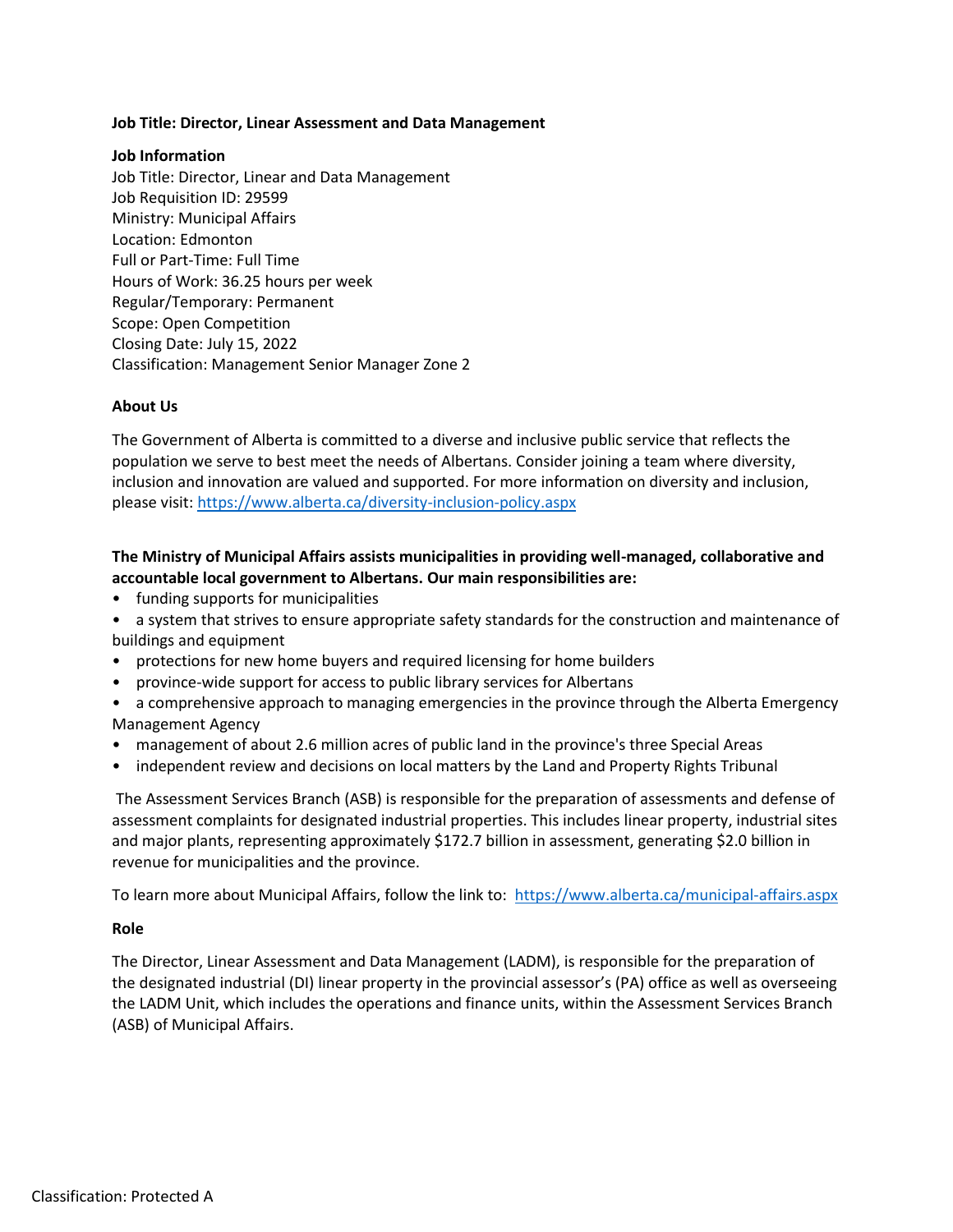The Linear Assessment & Data Management (LADM) Director is delegated accountability for delivering timely and accurate DI linear property assessments. This assessment must be conducted in accordance with the Municipal Government Act and the regulations passed there under, with a few conditions as set out in the delegation order. The assessable DI linear properties include wells, pipeline, electric power generation, electric power systems, railway property, telecommunications and cable television.

The Director leads shared branch services with the operations and finance teams. The Director will work collaboratively with the Director of the CIPA unit on shared resources, including but not limited to the finance and administrative functions, geospatial system (GIS); the assessment system (ALPAS and CAMALot, which will be replaced by the new COTs implementation of CIPAS); data analysts; quality control managers; and the records management system. There will be coordination with the CIPA unit to prepare legislated documents such as the property assessment rolls and notices once all the DI property assessments are calculated.

The Director is required to be an effective team leader able to provide direction and superior project management skills, along with strong collaboration and communication skills (listening, verbal and written), knowledgeable about the legislation provisions for preparing the assessment of DI properties, able to build and maintain relationships with the various stakeholders, coach others to do the same, a teacher and mentor to new staff joining the unit, and an effective strategist and knowledgeable expert in defending assessments before the quasi-judicial tribunal.

### **The main responsibilities of the Director, LADM are:**

• Leadership, direction mentoring and coaching of managers, professional and administrative staff as required, for the preparation of the DI linear property assessment and operational support systems

- DI Linear Property Assessment complaints
- Oversees the Finance and Administrative business area for the ASB
- Unit Operations
- Assessment Education and Training

### **Qualifications**

### **Required:**

• Preference will be given to candidates who possess professional accreditation (which on minimum takes 4 years to complete) through the Alberta Assessors' Association (Accredited Municipal Assessor of Alberta (AMAA)), the Appraisal Institute of Canada (Accredited Appraiser Canadian Institute (AACI)), or the International Association of Assessing Officers (Certified Assessment Evaluator (CAE))

o Relevant experience will be considered equivalent

• At least 10 years of progressively responsible experience with project management, stakeholder consultation/relationship development as well as demonstrated leadership, supervision and direction to staff.

- Strong knowledge of the Alberta assessment and taxation process
- Working knowledge with the Municipal Government Act

### **Desired:**

• Ability to develop and define strategic initiatives and successfully implement within multi-disciplinary teams

• Ability to work collaboratively across functional teams

• Competency with public presentations and ability to tailor presentations to effectively communicate to a diverse stakeholder group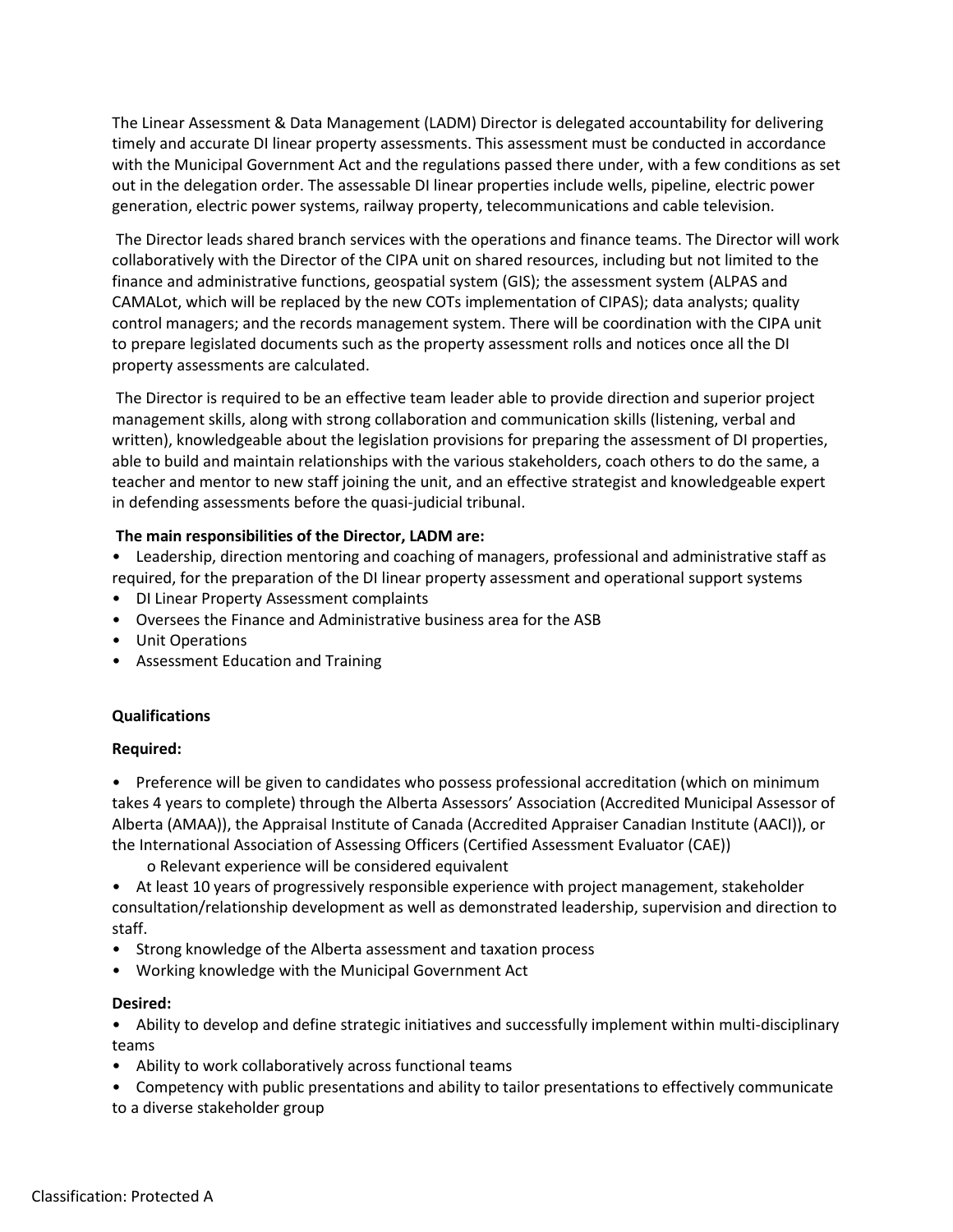• Excellent verbal and written communication skills to work with, coach, train and mentor a broad range of people in various positions within the DI Linear Property Assessment team

Equivalencies will be considered.

### **APS Competencies**

Competencies are behaviors that are essential to reach our goals in serving Albertans. We encourage you to have an in depth understanding of the competencies that are required for this opportunity and to be prepared to demonstrate them during the recruitment process.

This link will assist you with understanding competencies: [https://www.alberta.ca/assets/documents/psc-alberta-public-service-competency](javascript:void(0);)[model.pdf](javascript:void(0);)

#### **The successful candidate will demonstrate the following APS competencies:**

**Systems Thinking** – Aligns and integrates top priorities and understands how external factors impact policies and procedures. Strategies and plans are created to achieve organizational goals.

**Agility** – Creates opportunities for improvement and is aware of and adapts to changing priorities.

**Develop Networks –** Able to establish and maintain effective relationships that foster pathways and networks across the GoA and department.

**Develop Self and Others** – Encourages development and integration of emerging methods, shapes group learning for team development, employs emerging methods towards goals.

**Creative Problem Solving** – Engages the community and resources at hand to address issues, engages perspective to seek root causes, finds ways to improve complex systems.

#### **Salary**

\$4,037.95 to \$5,127.61 bi-weekly. (\$105,290.00 - \$133,830.00 annually)

### **Notes**

**Hours of Work:** 7.25 hours / 36.25 hours a week.

**Location:** This position is located at the 15th Floor, Commerce Place Edmonton, AB.

#### **Additional Information:**

Successful candidates will be required to undergo security screening.

This competition may be used to fill future vacancies, across the Government of Alberta, at the same or lower classification level.

#### **Instructions for your Resume:**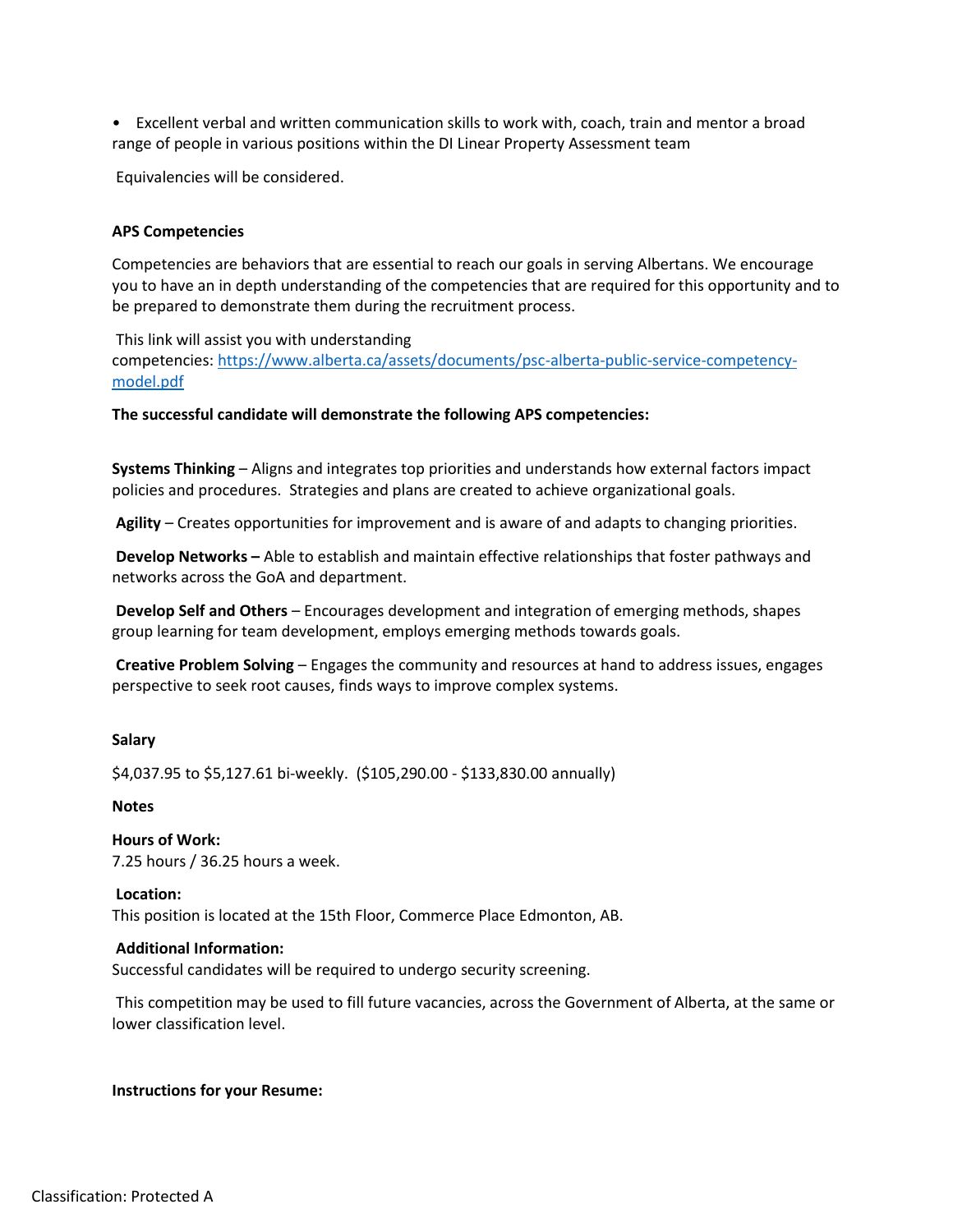# **For Employment Experience:**

Please indicate duration of employment (month, year) Please specify employment status (i.e. Casual, part-time or full-time) Ex: Youth Worker, Jan 2006 - June 2009, Part-time (three 8 hr. shifts/week)

# **For any Post-Secondary Education:**

Please specify your major and length of program Please specify the year you graduated Ex: Bachelor of Social Work, 4-year Degree (Graduated 2017)

### **Links and information on what the GoA has to offer to prospective employees.**

- Working for the Alberta Public Service [https://www.alberta.ca/advantages-working-for](javascript:void(0);)[alberta-public-service.aspx](javascript:void(0);)
- Pension plans:
	- o Public Service Pension Plan (PSPP) [https://www.pspp.ca](javascript:void(0);)
	- o Management Employees Pension Plan (MEPP) [https://www.mepp.ca](javascript:void(0);)
- Leadership and mentorship programs
- Professional learning and development
- Positive workplace culture and work-life balance

# **How To Apply**

Click on the "Apply" button.

Candidates are required to apply for a job online. Please visit [https://www.alberta.ca/navigating-online](javascript:void(0);)[jobs-application.aspx](javascript:void(0);) to learn more about creating a candidate profile and other tips for the Government of Alberta's online application system.

If you are not currently an employee with the Government of Alberta, the first step in applying for a job is creating your candidate profile within our online application system, click here to access the main log in page where you are able to 'Create an account', reset your password ('Forgot your password') or 'Sign In' should you already have an account.

Existing employees should access the Career tile in 1GX to submit their application in order to be recognized as an internal applicant.

Once you have created your candidate profile, visit the Alberta Public Service job site to apply for jobs at [https://www.alberta.ca/alberta-public-service-jobs.aspx](javascript:void(0);)

Applicants are advised to provide information that clearly and concisely demonstrates how their qualifications meet the advertised requirements, including education, experience and relevant examples of required competencies.

Resources for applicants:

- [https://www.alberta.ca/apply-for-jobs-with-the-alberta-public-service.aspx](javascript:void(0);)
- [https://www.alberta.ca/alberta-public-service-hiring-process.aspx](javascript:void(0);)
- [https://alis.alberta.ca/look-for-work/](javascript:void(0);)